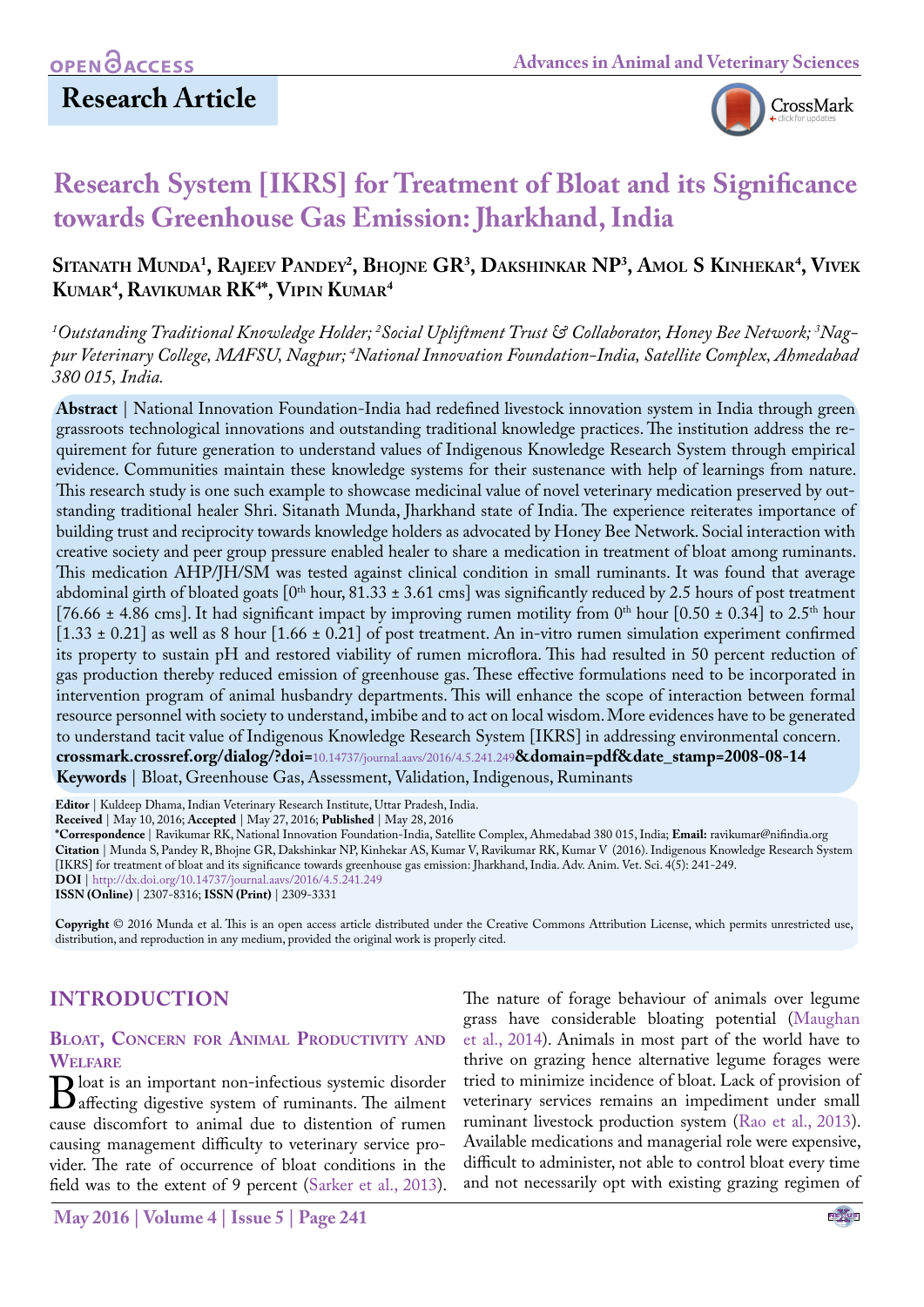### **OPEN**<sub>d</sub>

livestock ([Berg et al., 2000](#page-6-0)). These also pose challenge to farmers who rely on enhancing milk yield through pasture management ([Bramley et al., 2013](#page-6-0); [Lean et al., 2008;](#page-7-2) [Stafford and Gregory, 2008\)](#page-8-0). It is necessary to meet global food security by fostering sustainable practices in respect to environmental concern [\(Scholtena et al., 2013](#page-8-0)). The nature of feeding system and changing preference in rearing of livestock by smallholders need to be given adequate consideration in promotion of location specific technologies ([Ravikumar et al., 2015](#page-7-1)).

#### **Scientific Assessment of Technologies in Treatment of Bloat**

The severity of the condition were observed through visual assessment of distention of rumen, frothiness and codifying the data through scientific scale [\(Majak et al., 1995\)](#page-7-0). The intra-ruminal pressure and rumen motility were considered as criteria during experimentation involving bloat trials ([Colvin et al., 1959](#page-6-1)). The frequency of ruminal contraction had direct implications on digestion ([Sunagawa et](#page-8-0) [al., 2002\)](#page-8-0). Volume of gas produced [\(Fay et al., 1980\)](#page-6-2), time period in resumption of distended rumen and rumination process [\(Digraskar et al.,2012\)](#page-6-3) were considered in assessment of technologies for rumen function. Rumen distension causes decrease in feedintake, a critical parameter to relieve animals from bloat ([Villalba et al., 2009\)](#page-8-1). Rumen protozoa had significant role not only in digestion but also production of enteric methane [\(Nguyen et al., 2016](#page-7-3)). The influence of agent on flora of rumen like protozoa, anaerobic bacterial species and on rumen gas production were found to be critical factors. The use of condensed tanins (CT) against gas production [\(Min et al., 2005\)](#page-7-0) and saponins on protozoa for aiding digestion [\(Das et al., 2012\)](#page-6-3) testify relevance of these parameters. The foaming of rumen ingesta is an important factor [\(Colvin et al., 1959\)](#page-6-1) and cytoplasmic protein plays major role as foaming agent in causing bloat in cattle ([Mangan, 1959](#page-7-0)). This is due to the fact of maintaining desired amount at rumen-reticulum in specified period for to overcome foaming ([Reid, 1958\)](#page-7-1). Supplementation of rain tree pod meal and different concentrate ration had decreased pH, protozoa and methanogens among dairy steers ([Anantasook et al., 2013](#page-6-4)). Studies by [Liu et al. \(2016\)](#page-7-2) refer that rumen pH of less than 6.2 have effect on microbial synthesis and cellulose digestion. The primary aim is to keep incidence of bloat at a threshold level by acting on pH and foam formation. However, there was limited literature indicating likely duration of time medical formulation need to act to control clinical signs of bloat.

#### **System of Addressing Rumen Function and Bloat among Farm Animals**

Use of penicillin and ionophores such as monensin, lasalocid for treatment and control of bloat was considered safe and advocated ([Johns et al., 1959](#page-7-4); [Katz et al., 1986](#page-7-5)). Mineral mixture was also considered as an appropriate strategy to minimize occurrence of bloat ([Hall et al., 1994\)](#page-7-6). In general, treatment of bloat involves use of antibiotics and or plant based measures that contains CT [\(Lees, 1992](#page-7-2)). This is reiterated by the fact that since 2000 to present, role of CT in minimizing occurrence of bloat, methane gas production and on anaerobic bacteria was studied ([Vasconce](#page-8-1)[los and Galyean, 2008](#page-8-1)). The positive role of CT on milk production and health status were attributed [\(Dey and De,](#page-6-3)  [2014\)](#page-6-3).

Causal relationship of farm grazing pattern and incidence of bloat were demonstrated ([Carruthers and Henderson,](#page-6-1)  [1994\)](#page-6-1). Several studies were conducted to bypass rumen so as to make available nutritional requirement at lower gut to ensure enhanced growth performance [\(Odedra et al.,](#page-7-7)  [2016\)](#page-7-7). Further, use of ionophores in cattle diets was part of strategy to curtail enteric methane emissions as well [\(Guan](#page-6-5)  [et al., 2006\)](#page-6-5). Studies indicated that feeding of oak leaves can reduce methane production level and recommended safe inclusion levels in the diet of ruminants [\(Rajkumar](#page-7-1)  [et al., 2015](#page-7-1)). The general thought is to enhance the forage digestibility and digestible forage intake as key to mitigate methane production ([Hristov et al., 2013\)](#page-7-6). The growing public concern over animal welfare, pollution and health aspects of animal produce will have direct bearing on livestock production systems ([Wilson and Lawernce, 1985\)](#page-8-2). [Knapp et al. \(2014\)](#page-7-5) suggested that performance enhancing technologies need to be considered in protecting environment.

#### **Relevance of Indigenous Knowledge Research SYSTEMS**

**Need for sustaining Indigenous Knowledge Research Systems (IKRS):** The rate of technological requirement necessitates development of skill to innovate and need suitable public support for such innovative human capital [\(McGuirka et al., 2015\)](#page-7-0). Studies by [Ravikumar et al. \(2016\)](#page-7-1)  referred importance of Indigenous Knowledge Research System in sustaining welfare of livestock. This dynamic knowledge system has been forefront to complement efforts of formal research system like animal husbandry department for health care and productivity. Outstanding traditional knowledge holders had gained valuable insights of medicinal value and are keen to share information to needy farmers [\(Ravikumar and Kumar, 2015](#page-7-1)). These environmental friendly formulations need to be encouraged not only for sustenance but for animal welfare [\(Periyaveetura](#page-7-8)[man et al., 2015](#page-7-8)). The environmental challenges demand system-wide transformations in understanding and utilizing sociotechnical systems that were amenable [\(Seyfand](#page-8-0)  [and Haxeltine, 2012;](#page-8-0) [Bruce, 2013\)](#page-6-0). These technologies can help to minimize use of chemicals that cause unwarranted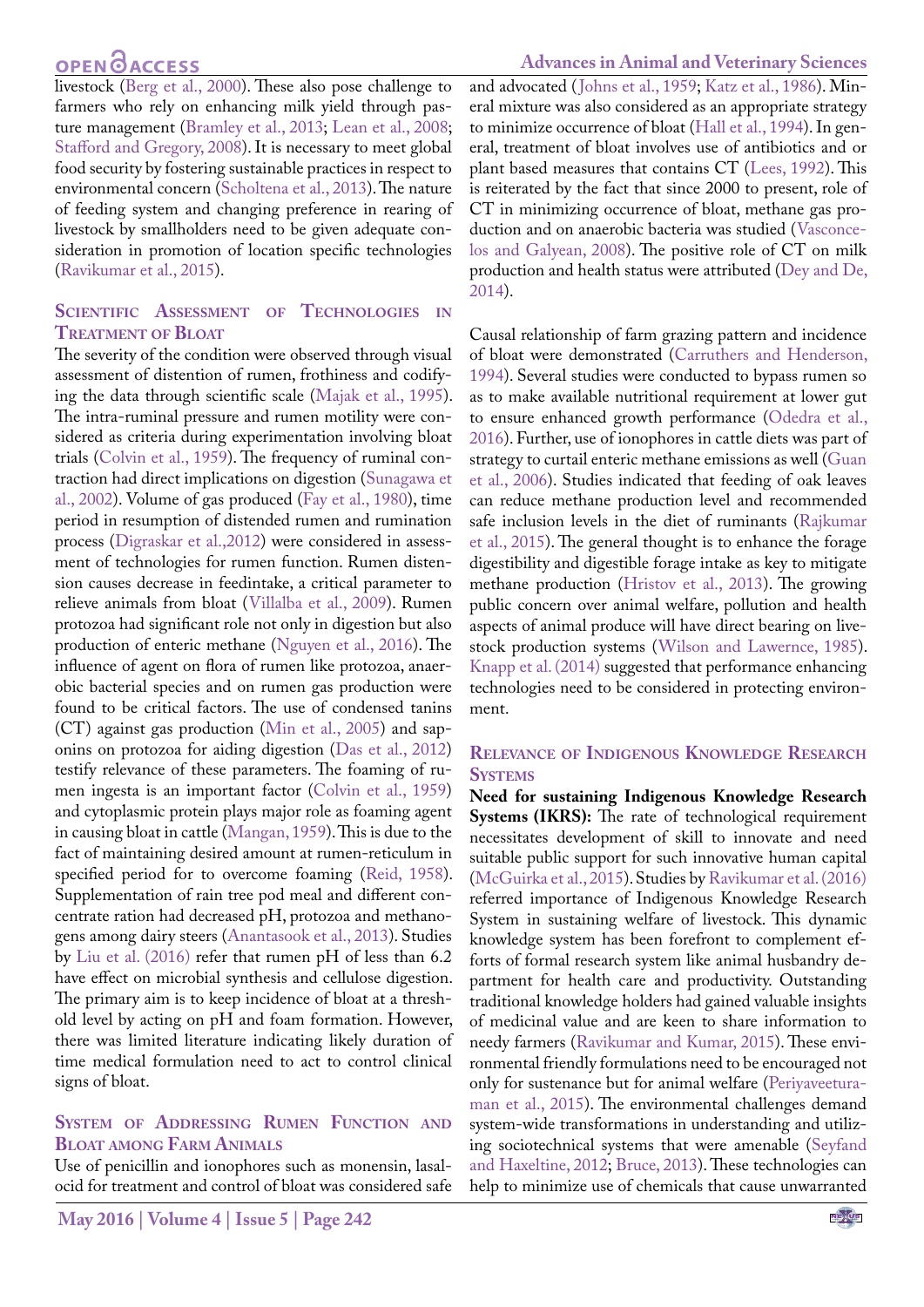### **OPEN**<sub>d</sub>

welfare issues in small holder dairy farming system ([Ravi](#page-7-1)[kumar et al., 2015a\)](#page-7-1). Further, utility of IKRS beyond the place of origin were demonstrated reinforcing belief for its relevance, wider diffusion potential [\(Ghorai et al., 2016\)](#page-6-5).

**Scaling up of innovations derived from Indigenous Knowledge Research Systems:** Openness in innovation system provides suitable environment for knowledge diffusion through informal mechanisms ([Ropera et al., 2013\)](#page-7-1). Working closely with community and to seek their valuable contribution with new social order of knowledge helps to document novel veterinary medication [\(Kumar and Ra](#page-7-5)[vikumar, 2016\)](#page-7-5). These grassroots innovations which can provide technologies for social inclusion has three challenges viz., responding to location specific need simultaneously seeking wide scale diffusion, being appropriate to prevailing needs and towards goal of social justice ([Smith](#page-8-0) [et al., 2014](#page-8-0)). Different models of incubation of IKRS like Non Linear Innovation System (NLIS) and Open Source Innovation System (OSIS) were discussed for wider utility of native wisdom ([Ravikumar and Kumar, 2015\)](#page-7-1). The attributes of dairy innovations have to be identified for effective diffusion and adoption among farming communities ([Rathod and Chander, 2016\)](#page-7-1). There needs to be shift from presenting these innovations as divider of national innovation wealth to a provider ([Jain and Verloop, 2012](#page-7-4)). Further, sharing of knowledge system is vital for sustaining ability of future generations towards farm animal welfare ([Ravi](#page-7-1)[kumar et al., 2016a\)](#page-7-1). These knowledge has been confined to surviving older people and few practitioners causing concern of loss of sustainable wisdom [\(Usha et al., 2016\)](#page-8-3). [Gupta \(2007\) c](#page-6-5)alls for inspiring younger generations so as to improvise knowledge thereby overcoming threat of erosion.

#### **Framework for Livestock Innovations**

IKRS can able to develop desirable technologies as creative individuals in similar situation can comprehend better and work out appropriate solutions. Scientific governance have to emphasis on responsible innovation to overcome societal difficulties [\(Stilgoea et al., 2013](#page-8-0)). Use of these knowledge and technologies brings out positive changes to improvise agricultural development [\(Ayele et al., 2012\)](#page-6-4). However, in most circumstances custodian of knowledge were not at the forefront. Recognizing outstanding healers who sustained IKRS through their creative spirit and experimentation has been articulated by Honey Bee Network (HBN) ([Gupta,](#page-6-5) [2006](#page-6-5); [Kumar and Ravikumar, 2016](#page-7-5)). HBN pioneered the concept of grassroots innovation and laid down basis of support system for future [\(Ustyuzhantseva, 2015\)](#page-8-3). In-order to avail affordable solutions, society has to learn from green grassroots innovations and traditional knowledge holders ([Gupta, 2012](#page-6-5)). The product derived for wealthy customer may not be fulfilling low income and emerging markets ([Simula et al., 2015\)](#page-8-0).

#### **Advances in Animal and Veterinary Sciences**

[Gupta et al. \(1997\)](#page-6-5) argues that collaborative learning can be enjoyable and meaningful if only dialogues between farmers-scientists are matched with ethical parlance. Sharing of scientific results with healer and enabling interactive meeting with villagers resulted in sharing of empathetic livestock innovation ([Devgania et al., 2015\)](#page-6-3). These novel livestock medications had emerged with participation of outstanding knowledge holders and livestock owners by addressing livestock ailments [\(Ravikumar et al., 2016b\)](#page-7-1). These arrangements provided meaningful engagements and partnership with informal institutions' ([Kumar and](#page-7-5)  [Ravikumar, 2016a\)](#page-7-5). Custodians of this knowledge through their observations had conserved utility value of herbal medications. This had emboldened usage, mode of dispensation, desired dosage against affected animals in their vicinity. [Gupta \(2007a\)](#page-6-5) refer that communities living close to nature can understand and interpret values of local resources.

#### **IKRS and Environmental Responsibility**

World's half of livestock population are raised in tropics and there is imminent need to address methane production by them [\(Thao et al., 2014\)](#page-8-4). The public concern in overcoming global warming potential of animal farming operations through feed have to be taken cared ([Kaufmann,](#page-7-5)  [2015\)](#page-7-5). The major components of gas produced in rumen are  $CO_2$  (45-70%) and  $CH_4$  (20 to 30%) (Clarke and [Rein, 1972](#page-6-1)). Strategies need to be considered to decrease greenhouse gas (GHG) emissions per kg of milk produced [\(Zehetmeier et al., 2012](#page-8-5)). The demand for sustainable livestock production compels research system to explore approaches to minimize greenhouse gases (GHG) ([Wanapat](#page-8-2)  [et al., 2015\)](#page-8-2). The use of trace elements like Zinc and copper for performance enhancement resulted in impairment of plant production, accumulation in animal products, water supply chain and antimicrobial resistance [\(Brugger and](#page-6-0)  [Windisch, 2015](#page-6-0)). Reducing methane emission by enhancing feed digestibility through rumen microbial ecosystem is pertinent ([Anantasook et al., 2013](#page-6-4)). Evidences to initiate further experiments to understand role of indigenous system in reducing GHG were shared [\(Ravikumar et al.,](#page-7-1)  [2015c](#page-7-1)). [Thornton \(2010\)](#page-8-4) indicate that livestock production systems have to operate in responding to environment constraints.

Thus the study was carried out to articulate the need for network meeting among creative individuals and to share nature of disclosure by traditional knowledge holder during peer group meeting. This disclosed medication from indigenous knowledge research system was clinically evaluated against bloat conditions based on comprehensive clinical parameters analysed as above. Further experimentation was conducted to determine its role in greenhouse gas emission through *in vitro* ruminal gas production.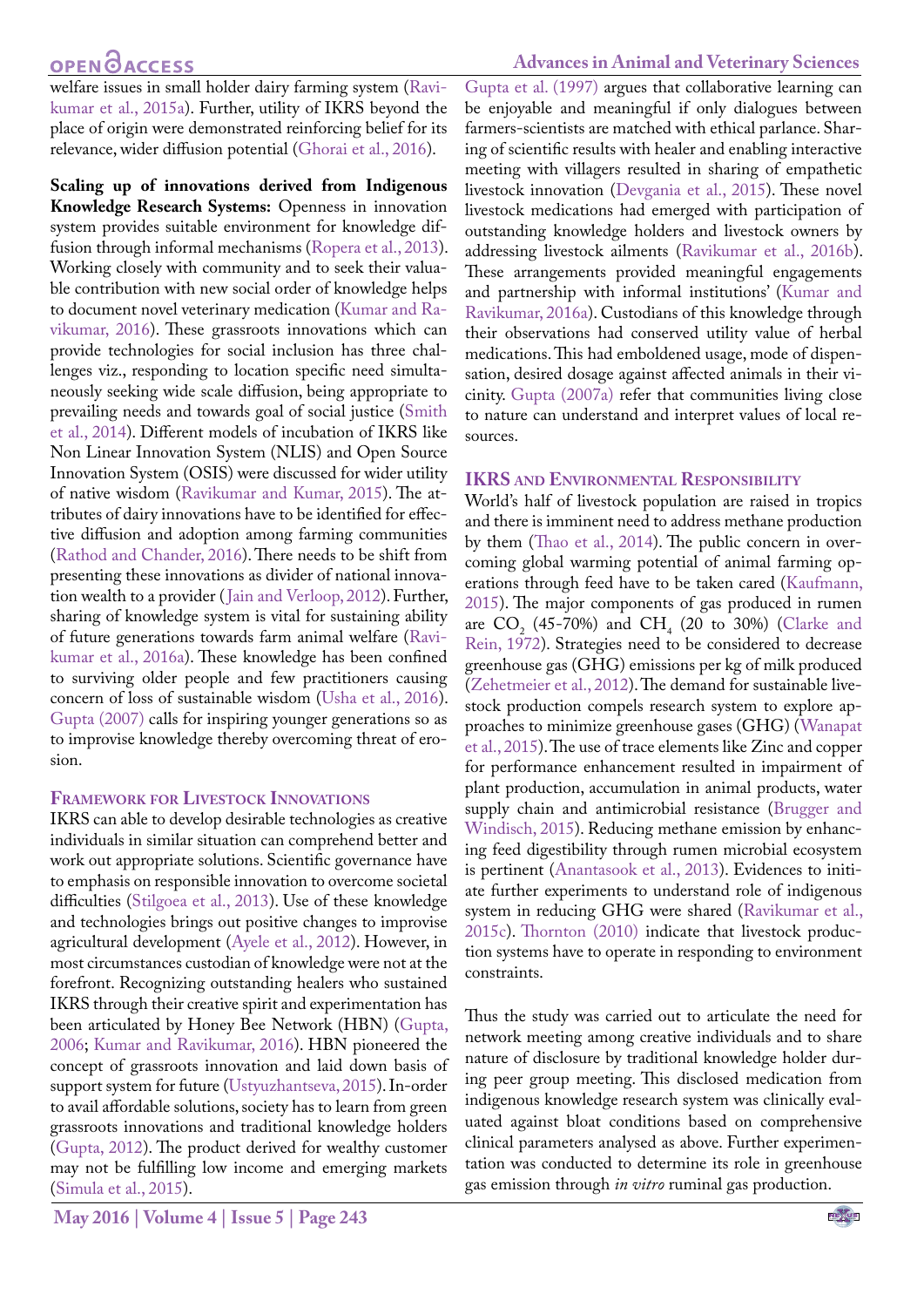#### **Advances in Animal and Veterinary Sciences**

### OPEN **OACCESS MATERIALS AND METHODS**

The study was conducted over a period of time with help of organizing network meeting among healers in the regions of Jharkhand, India 2013-2015. This involves partnership with creative individuals, building network of knowledge holders through personnel interview, field investigations. The documented practice during the workshop was tested against clinical condition of bloat and evaluated for its impact over greenhouse gas emission. The study was undertaken to share the development of medication based on knowledge of creative communities. This study brings an approach for scientific assessment of indigenous knowledge practice as well as to understand utility value of medication beyond the specific claim. This research also demonstrated useful parameters for evaluation of medication in treatment of bloat. A novel approach for documenting societal learning was shared in the value chain of IKRS.

#### **Clinical Evaluation of Indigenous Veterinary Medication against Bloat Condition**

Six healthy adult goats affected with natural bloat conditions were selected for efficacy evaluation. Their health parameters like pulse, temperature, respiratory rate, abdominal girth and rumen motility were observed. Girth of the abdomen in (centimetres) for each goat was recorded. The herbal medication AHP/JH/SM was administered orally as per healers' dosage. Post treatment girth was measured at the same level/spot of first measurement at 2.5 hours and 8 hours.

#### **Evaluation of Impact through** *in vitro* **Rumen Simulation Model**

**Collection, preparation and maintenance of rumen contents:** The goat ruminal contents were collected from slaughter house and carried to laboratory in air tight pouch. The ruminal contents were strained through muslin cloth with the help of artificial saliva. In order to maintain anaerobic condition, carbon dioxide was blown directly to the container containing strained rumen fluid. The water bath of in vitro rumen model was filled with ordinary water and heated to  $38^{\circ}$ C before start of experiment. This temperature was maintained up-to 30 minutes to prevent any shock to rumen microflora due to temperature difference. Ruminal chambers were filled with strained ruminal fluid of about one litre and assembly were fitted as per manufacturer's instruction (Rumen *In vitro* model: RUSI-E-TEK, EAGA tools and instruments, Chennai). Subsequently, ruminal contents were kept in ruminal chambers for 2 hours at 380 C and in anaerobic condition in enabling adaptation of rumen microflora.

Preparation of artificial saliva: About two litres of artificial saliva was prepared by dissolving 19.6 g sodium bicarbonate, 9.94 g Disodium hydrogen arthophophate, 1.14 g potassium chloride, 9.4 g sodium chloride, 0.246 g magnesium chloride and 0.08 g calcium chloride in 2 litres of distilled water as per standard protocol. The pH of the artificial saliva was adjusted to 8.2.

*In-vitro* **rumen fermentation:** The salivation tube, gas collection bags, overflow tubes were fitted and experiment was started. The saliva was regulated in cyclic manner such that after each 20 seconds the saliva was released for duration of 4 seconds. The test medication was enclosed in non-digestive semi permeable membrane pouch in ruminal chamber and assembly was marked as Test chamber. In order to evaluate the efficacy of test preparation, the pH parameter was noted in control chamber (without medication) and test chamber (with medication) for a period of 0, 1, 2, 3 and 4 hour's duration. The experimental protocol was carried out as per earlier studies (Ravikumar, et al., 2015b).

**Quantification of viability of protozoa:** The gas produced was quantified after 4 hours of experimentation. The viability of protozoa was quantified based on observing motility and density of protozoa. They were observed under 40X microscope as per standard method. The rating was based on motility of protozoa in rumen liquor, a score of +++ indicates normal digestive function and ++ suggest poor digestion of feed due to abnormal rumen fermentation. The total number of protozoa was counted with help of haemocytometer and results were expressed as total count per ml (n x  $10^5$ ). A score of 0, 1+, 2+, 3+ represents motility of protozoa in terms of nil & dead, slow & very few, moderate & less number and rapid & very large population movement of protozoa ([Ravikumar et al., 2015c\)](#page-7-1).

**Quantification of total gas production:** The gas collection bag was attached to water filled air tight bottle and outlet pipe was kept in measuring jar. The quantity of water collected in measuring cylinder was considered as a quantity of gas produced by artificial rumen in litre(s) unit.

**Analysis of results:** The results were compared and analysed statistically ([Gupta, 2000\)](#page-6-5).

### **RESULTS AND DISCUSSION**

**Role of Peer Group Pressure and need for Network Meeting among Creative Individuals** Earlier studies had shared importance of network meeting among creative individuals in different regions ([Ravikumar](#page-7-1) [et al., 2015d\)](#page-7-1). These network meetings can able to build mutual respect and trust through understanding the nature of efforts in value chain. Pressure of expectation can be made rationale and demonstrated willingness of outstanding knowledge holders to be part of mainstream activities.

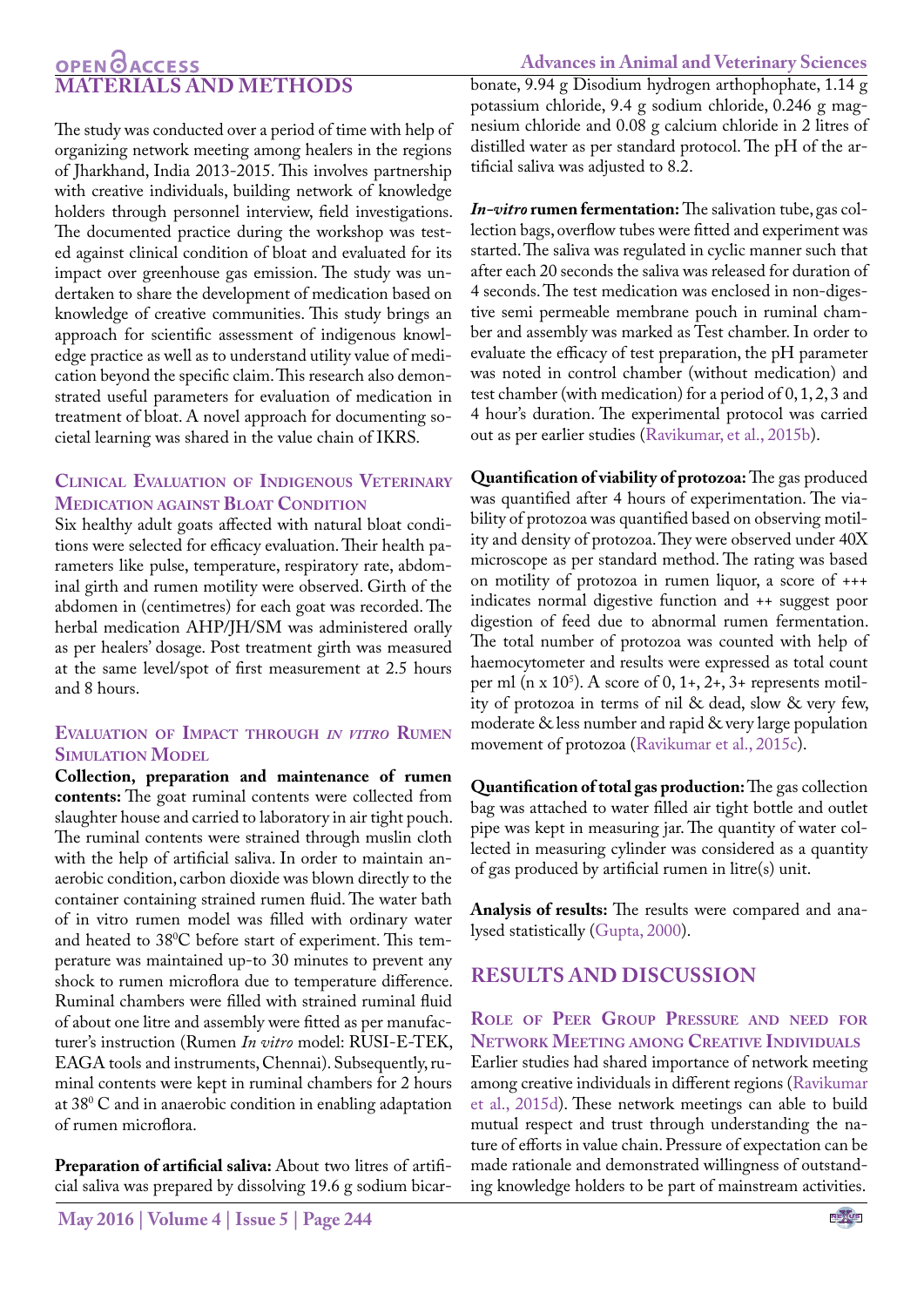<span id="page-4-0"></span>

| <b>OPEN</b> OACCESS                                            |                    |                      | <b>Advances in Animal and Veterinary Sciences</b> |  |  |  |  |  |  |  |
|----------------------------------------------------------------|--------------------|----------------------|---------------------------------------------------|--|--|--|--|--|--|--|
| Table 1: Efficacy assessment against various health parameters |                    |                      |                                                   |  |  |  |  |  |  |  |
| <b>Health Parameters</b>                                       | 0 Hour (Mean±S.E.) | 2.5 Hour (Mean±S.E.) | 8 Hour (Mean±S.E.)                                |  |  |  |  |  |  |  |
| Pulse rate / min                                               | $46.16 \pm 8.55$   | $41.83 \pm 5.78$     | $44.83 \pm 4.10$                                  |  |  |  |  |  |  |  |
| Temperature in <sup>0</sup> F                                  | $101.55 \pm 0.25$  | $101.41 \pm 0.29$    | $101.15 \pm 0.33$                                 |  |  |  |  |  |  |  |
| Respiration rate/minute                                        | $25.00 \pm 1.23$   | $25.66 \pm 0.61$     | $24.83 \pm 1.10$                                  |  |  |  |  |  |  |  |
| Abdominal girth (cm)                                           | $81.33 \pm 3.61$   | 76.66±4.86*          | $80.66 \pm 3.84$                                  |  |  |  |  |  |  |  |
| Rumen motility/min                                             | $0.50 \pm 0.34$    | $1.33 \pm 0.21^*$    | $1.66 \pm 0.21^*$                                 |  |  |  |  |  |  |  |

\* Mean differ significantly P<0.05

An interactive meeting with herbal healers in the regions of Dom Mandae, Raye block, Ranchi District, Jharkhand was conducted. Several healers had participated and shared their knowledge by showcasing medicinal plants brought by them or collected, presented before them. However, outstanding knowledge holder Shri Sitanath Munda did not share his valuable experience at first instance of interaction. Discussion with other healers was conducted along with other healers by observing plants, sharing of medicinal properties. Specific ingredients were informed towards treatment of injuries and such other conditions. Subsequently **Shri. Sitanath Munda** had narrated novel property of the medicinal plant in treatment of bloat among farm animals.

It illustrated the need for interactive intervention programs that can enrich better understanding of utility of plant based treatment under IKRS. This is in concurrence with [Gupta \(1997\)](#page-6-5) who shared that participatory learning through peer group interaction offer alternatives or variations known to healers. Models of engaging community or stakeholders in disclosing such variations in novel medications were shared through interaction between healer and livestock farmers [\(Devgania et al., 2015](#page-6-3)). Technical, ethical and methodological challenges in IKRS have to be unearthed [\(McCorkle, 1995\)](#page-7-0). These innovations shared to overcome difficulties of farmers have to be basis of livestock service delivery system. In the present study disclosure of knowledge through peer group participation model was demonstrated. This is an illustrative example for an innovation model wherein the peer-group pressure had ensured the knowledge holder to share his knowledge. The social influence had enabled to communicate this unique knowledge and in the process, social learning provided innovative solution. [Montgomery and Caterline \(1996\)](#page-7-0) referred social influence and social learning as fundamental components for diffusion. These innovation models explain importance of conducting network meetings with stakeholders such as farmers, among knowledge holders to explore different facets of technical know-how of IKRS. The scope of farmer participation in local research with help of creative individuals can be built upon through establishment of common experimental objectives and relationship based on trust [\(Conroy, 2002](#page-6-1)).

#### **Clinical Efficacy Indigenous Veterinary Medication AHP/JH/SM**

The health parameters of affected goat in respect to pulse, temperature, respiration rate per minute, abdominal girth and rumen motility were recorded at 0, 2.5 and 8 hour intervals ([Table 1](#page-4-0)). The study found that experimental animals had average pulse rate of  $46.16 \pm 8.55$ ,  $41.83 \pm 5.78$ and  $44.83 \pm 4.10$  at 0, 2.5 and 8 hours respectively. Slight reduction in pulse rate was observed in bloated goats during post treatment period of 2.5 and 8 hours. However, this reduction difference was non- significant ([Table 1\)](#page-4-0).

The average temperature at before treatment  $(0<sup>th</sup> hour)$ was 101.55 ± 0.250 F which was slightly reduced down to  $101.15 \pm 0.33$ <sup>o</sup>F at 8 hour post treatment. This reduction in body temperature was not significant  $(P<0.05)$ . The average respiration of bloated goats was 25.00 ± 1.23 before treatment (0 hour) which was slightly reduced to 24.83  $\pm$ 1.10 on 8 hour post treatment. This variation in respiration rate was found to be non-significant  $(P<0.05)$ .

The average abdominal girth of bloated goats at 0 hour (before treatment) was  $81.33 \pm 3.61$  cms. After treatment with test medication it was reduced to 76.66 ± 4.86 cm at 2.5 hours and further to  $80.66 \pm 3.84$  cm at 8 hours. Significant (P<0.05) impact of test medication AHP/JH/SM by 2.5 hours post treatment over abdominal girth parameter was noted. The increase in abdominal girth at 8 hour might be due improved appetite and ingestion of feed. This indicated that treatment with AHP/JH/SM was effective against bloat in goats.

The animals after treatment with medication AHP/JH/ SM was observed with improved ruminal motility from 0 to 8 hour post treatment. Significant (P<0.05) impact over ruminal motility was noted at 2.5 hours as well as at 8 hours interval. This proved that medication AHP/JH/ SM was effective at given doses and improved ruminal digestion.

#### **Role of IKRS in Minimizing Greenhouse Gas Emissions**

The clinical efficacy confirmation necessitated the need to understand role of indigenous medication in rumen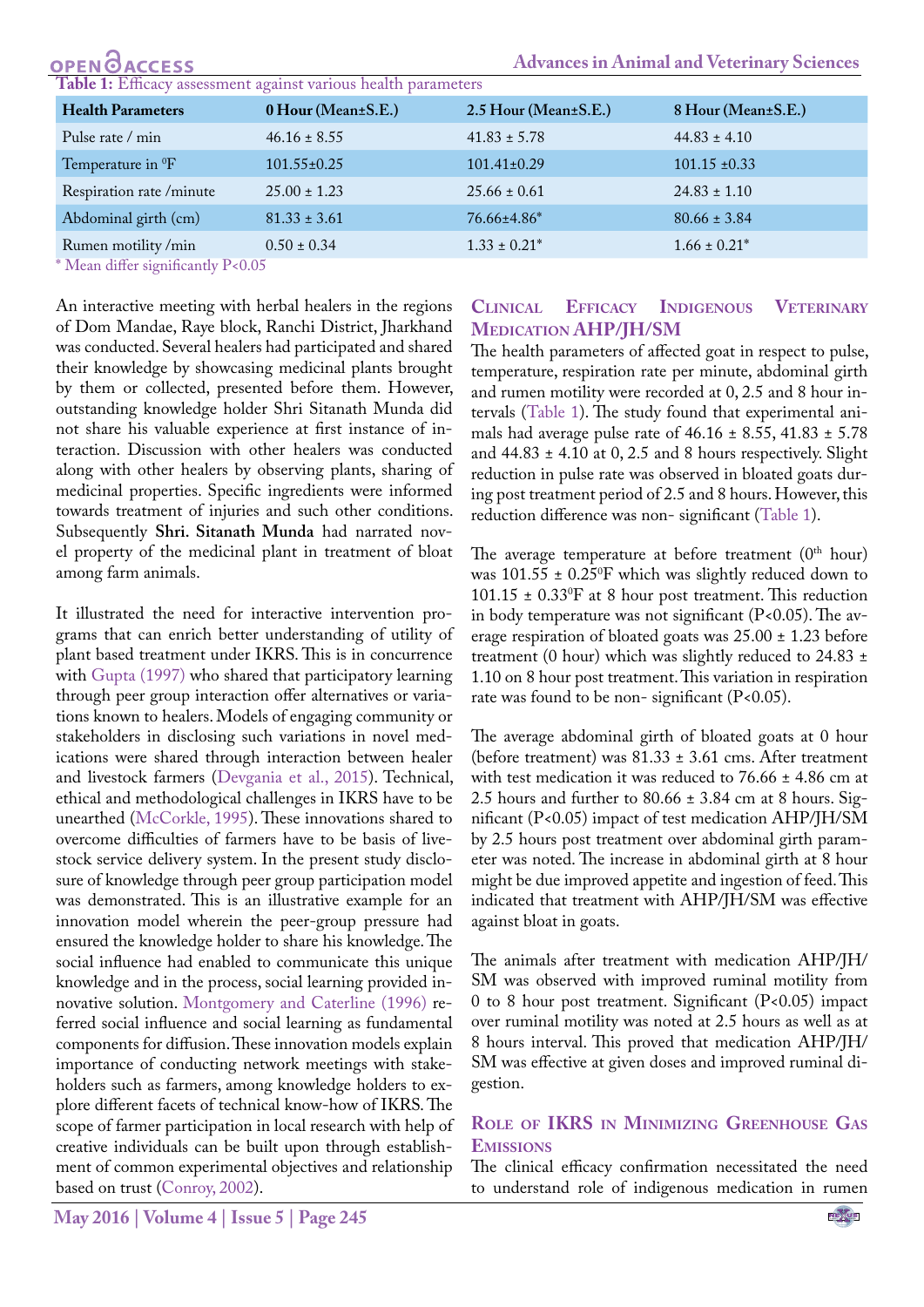<span id="page-5-0"></span>

| OPEN OACCESS<br><b>Advances in Animal and Veterinary Sciences</b>     |                             |                                                            |                |       |                                                             |                 |                                                 |                 |  |  |  |
|-----------------------------------------------------------------------|-----------------------------|------------------------------------------------------------|----------------|-------|-------------------------------------------------------------|-----------------|-------------------------------------------------|-----------------|--|--|--|
| Table 2: Impact of medication under In vitro rumen fermentation model |                             |                                                            |                |       |                                                             |                 |                                                 |                 |  |  |  |
| <b>SN</b>                                                             | <b>Medications</b>          | 0 hrs                                                      | 1 hrs          |       | 2 <sub>hrs</sub>                                            | 3 hrs           | 4hrs                                            | <b>Mean</b> ±SE |  |  |  |
| Effect of medication over pH                                          |                             |                                                            |                |       |                                                             |                 |                                                 |                 |  |  |  |
| $\mathbf{1}$                                                          | Control (Negative)          | 5.9                                                        | 5.9            | 5.7   |                                                             | 5.6             | 5.6                                             | $5.74 \pm 0.06$ |  |  |  |
| 2                                                                     | Test Medication (AHP/JH/SM) | 6.1                                                        | 6.0            | 6.1   |                                                             | 6.1             | 6.1                                             | $6.08 \pm 0.02$ |  |  |  |
| Impact on rumen microflora: Protozoan motility and density            |                             |                                                            |                |       |                                                             |                 |                                                 |                 |  |  |  |
| <b>SN</b>                                                             | <b>Medications</b>          | Before (0 hrs)<br>Start of experimentation                 |                |       | After (4 hrs)<br>In-vitro rumen fermentation                |                 |                                                 |                 |  |  |  |
|                                                                       |                             | Motility                                                   |                |       | Density                                                     | <b>Motility</b> |                                                 | Density         |  |  |  |
| 1                                                                     | Control (Negative)          | $3+$                                                       |                | $3+$  |                                                             | $3+$            |                                                 | $2+$            |  |  |  |
| 2                                                                     | Test Medication (AHP/JH/SM) | $3+$                                                       |                | $3+$  |                                                             | $3+$            |                                                 | $3+$            |  |  |  |
| Total protozoan count                                                 |                             |                                                            |                |       |                                                             |                 |                                                 |                 |  |  |  |
| <b>SN</b>                                                             | <b>Medications</b>          | Before (0 hrs)<br>Start of experimentation<br>$(n X 10^5)$ |                |       | After (4hrs)<br>In-vitro rumen fermentation<br>$(n X 10^5)$ |                 | Percent change (%)                              |                 |  |  |  |
| 1                                                                     | Control (Negative)          | 11.50                                                      |                |       | 9.00                                                        |                 |                                                 | 21.73           |  |  |  |
| 2                                                                     | Test Medication (AHP/JH/SM) | 12.25                                                      |                | 12.10 |                                                             |                 |                                                 | 01.22           |  |  |  |
| Quantification of gas production: In vitro gas production             |                             |                                                            |                |       |                                                             |                 |                                                 |                 |  |  |  |
| SN                                                                    | <b>Medications</b>          | Before (0 hrs)<br>Start of experimentation (ml)            |                |       |                                                             |                 | After (4hrs)<br>Invitro rumen fermentation (ml) |                 |  |  |  |
| 1                                                                     | Control (Negative)          | $\theta$                                                   |                | 1200  |                                                             |                 |                                                 |                 |  |  |  |
| $\overline{2}$                                                        | Test Medication (AHP/JH/SM) |                                                            | $\overline{0}$ |       |                                                             |                 | 600                                             |                 |  |  |  |

fermentation ([Table 2\)](#page-5-0). Rumen fermentation process is influenced by pH [\(Kang et al., 2016](#page-7-5)) and prolonged period of decreased pH in rumen environment have to be regulated for effective feed utilization ([Brzozowska et al., 2013](#page-6-0)). The impact of medication over pH was recorded for a duration of 4 hours in rumen simulation model. It was found that in test chamber pH (6.08±0.02 (Mean±SE)) was found to be more than control chamber (5.74±0.06 (Mean±SE)) ([Ta](#page-5-0)[ble 2\)](#page-5-0). The pH of rumen content tend to decrease in control chamber due to utilization of carbohydrates. However, the test medication maintained the pH towards alkalinity in the test chamber. The calculated percent change of total protozoan count in control chamber was 21.73% while in test chamber it was only 1.22 per cent. Maintaining suitable pH i.e., buffering capacity might have protected viability of rumen microflora. This was reflected in observed protozoan motility and density pattern.

The quantification of gas was carried out and found less in test chamber. The calculated per cent different of gas production between control and test chamber was found to be 50 per cent. This decrease in gas production can minimize release of different components of greenhouse gas such as  $\text{CO}_2$  and  $\text{CH}_4$ . This may be due to optimum digestive ability of rumen microflora due to impact of medication. This is in agreement with [Hristove et al. \(2013\)](#page-7-6) who refer that enhancing forage digestibility as recommended efforts for methane mitigation. Thus activities need to be reinforced to understand merit of knowledge prevalent in informal

reduction in abdominal girth and improvement in rumen motility. The other parameters like temperature, pulse were within normal limits. The medication had maintained buffering capacity and sustained the ruminal microflora. This suggested that the novel medication had improved digestive capability and controlled bloat condition in ruminants. Further, the study also articulated role of such medications in minimizing environmental concerns by reducing ruminant gas production. Thus formal research and service delivery system need to join hands to complement welfare of overall livestock production system. The study also calls for revamping structural arrangement to utilize affordable excellence existing at farmer's doorstep. The study argues that efforts have to be reinforced widely so as to encourage healers to be part of mainstream service delivery system. Appropriate framework needs to be developed for comprehending usage of Indigenous Knowledge Research System as accessibility of technology will remain

The research study shared an illustrative model of peer group innovation/ peer group participation model through lateral learning workshops among creative individuals. There were limited studies shared worldwide to enrich creativity and understanding of grassroots livestock innovations. Clinical efficacy of novel medication in treatment of naturally bloated goats was significant as indicated by

society towards environmental concern.

**CONCLUSION**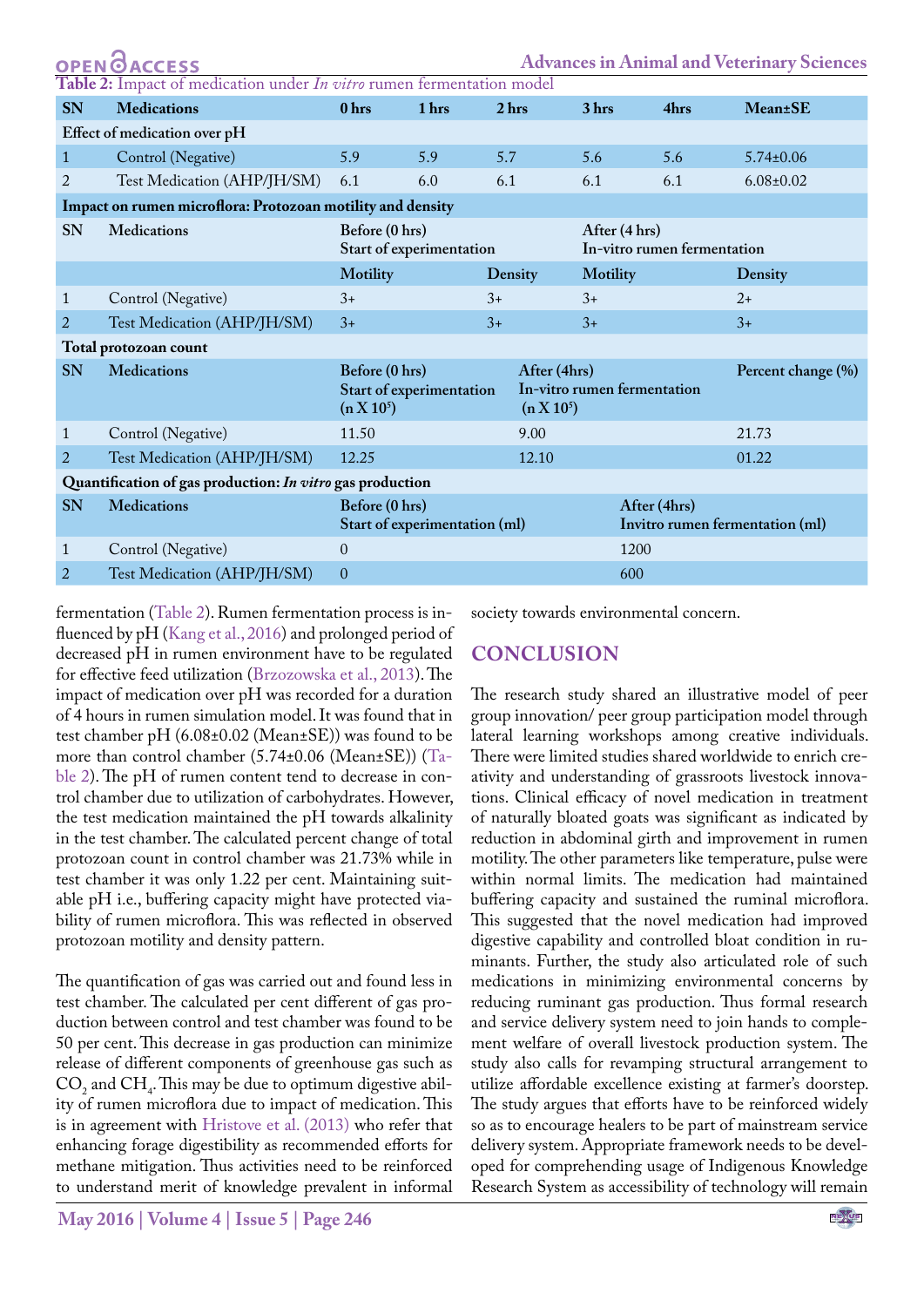challenge for farmers.

### **ACKNOWLEDGEMENT**

Prof Abdul Samad (Retd.), Director of Instruction and Dean Faculty of Animal and Veterinary Sciences, Maharashtra Animal and Fishery Sciences University (MAFSU), Nagpur, India for his support and guidance during clinical experimentation.

### **CONFLICT OF INTEREST**

Authors declare that they have no conflict of interest.

### **AUTHORS' CONTRIBUTION**

All authors contributed equally to the manuscript.

### **REFERENCES**

- <span id="page-6-4"></span>•Anantasook, N, Wanapat M, Cherdthong A and Gunun P (2013). Changes of Microbial Population in the Rumen of Dairy Steers as Influenced by Plant Containing Tannins and Saponins and Roughage to Concentrate Ratio. Asian Australas. J. Anim. Sci. 26(11): 1583-1591. [http://dx.doi.](http://dx.doi.org/10.5713/ajas.2013.13182) [org/10.5713/ajas.2013.13182](http://dx.doi.org/10.5713/ajas.2013.13182)
- •Ayele S, Duncan A, Larbi A and Khanh TT (2012). Enhancing innovation in livestock value chains through networks: Lessons from fodder innovation case studies in developing countries. Sci. Pub. Pol. 39(3): 333-346. [http://dx.doi.](http://dx.doi.org/10.1093/scipol/scs022) [org/10.1093/scipol/scs022](http://dx.doi.org/10.1093/scipol/scs022)
- <span id="page-6-0"></span>•Berg BP, Majak W, McAllister TA, Hall JW, McCartney D, Coulman BE, Goplen BP, Acharya SN, Tait RM and Cheng KJ (2000). Bloat in cattle grazing alfalfa cultivars selected for a low initial rate of digestion: A review. Can. J. Plant. Sci. 80: 493–502. <http://dx.doi.org/10.4141/P99-051>
- •Bramley E, Costa ND, Fulkerson WJ and Lean IJ (2013). Associations between body condition, rumen fill, diarrhoea and lameness and ruminal acidosis in Australian dairy herds. NZ Vet. J. 61(6): 323-9. [http://dx.doi.org/10.1080/0048016](http://dx.doi.org/10.1080/00480169.2013.806882) [9.2013.806882](http://dx.doi.org/10.1080/00480169.2013.806882)
- •Bruce A (2013). The lore of low methane livestock: co-producing technology and animals for reduced climate change impact. Soc. Pol. 9: 10.<http://dx.doi.org/10.1186/2195-7819-9-10>
- •Brugger D and Windisch, WM (2015). Environmental responsibilities of livestock feeding using trace mineral supplements: Review article. Animal Nutrition. 1(3): 113- 118. <http://dx.doi.org/10.1016/j.aninu.2015.08.005>
- •Brzozowska AM, Sloniewski K, Oprzadek J, Sobiech P and Kowalski ZM (2013). Why are dairy cows not able to cope with the subacute ruminal acidosis? Pol. J. Vet. Sci. 16(4): 813-21.<http://dx.doi.org/10.2478/pjvs-2013-0116>
- <span id="page-6-1"></span>•Carruthers VR and Henderson HV (1994). Grazing management and pasture composition on paired farms which differed in the incidence of bloat. NZ J. Agri. Res. 37(4): 535-545. [http://dx.doi.org/10.1080/00288233.1994.](http://dx.doi.org/10.1080/00288233.1994.9513092) [9513092](http://dx.doi.org/10.1080/00288233.1994.9513092)
- •Clarke RTJ and Reid CSW (1972). Foamy bloat of cattle. A review. J. Dairy Sci. 57(7): 754-785.
- •Colvin Jr HW, Boda JM and Wegner T (1959). Studies on the Experimental Production and Prevention of Bloat in Cattle. III. The Effect of Vegetable Oil and Animal Fat on Acute Legume Bloat. J. Dairy Sci. 42(2): 333–345. [http://dx.doi.](http://dx.doi.org/10.3168/jds.S0022-0302(59)90570-3) [org/10.3168/jds.S0022-0302\(59\)90570-3](http://dx.doi.org/10.3168/jds.S0022-0302(59)90570-3)
- •Conroy C (2002). Participatory technology development with livestock keepers: A guide, Livestock production programme, UK Department for International Development (DFID) and BAIF-Development Research Foundation, Reports available at Natural Resources Institute, University of Greenwich, Kent, United Kingdom & BAIF- Development Research Foundation, Pune, India. Pp. 1-51.
- <span id="page-6-3"></span>•Das TK, Banerjee D, Chakraborty D, Pakhira MC, Shrivastava B and Kuhad RC (2012). Saponin: Role in Animal system. Vet. World. 5(4): 248-254. [http://dx.doi.org/10.5455/](http://dx.doi.org/10.5455/vetworld.2012.248-254) [vetworld.2012.248-254](http://dx.doi.org/10.5455/vetworld.2012.248-254)
- •Devgania BS, Khordia D, Chodvadiya MB, Patel R, Patel D, Kinhekar AS, Singh PK, Kumar V, Bhojne GR, Ravikumar RK and Kumar V (2015). Reverence of community towards grassroot livestock innovation: Responding to stakeholders need against sub-clinical mastitis in Amreli District, Gujarat, India. Adv. Anim. Vet. Sci. 3(12): 689-693. [http://](http://dx.doi.org/10.14737/journal.aavs/2015/3.12.689.693) [dx.doi.org/10.14737/journal.aavs/2015/3.12.689.693](http://dx.doi.org/10.14737/journal.aavs/2015/3.12.689.693)
- •Dey A and De PS (2014). Influence of Condensed Tannins from Ficus bengalensis Leaves on Feed Utilization, Milk Production and Antioxidant Status of Crossbred Cows. Asian Australas. J. Anim. Sci. 27(3): 342-348. [http://dx.doi.](http://dx.doi.org/10.5713/ajas.2013.13295) [org/10.5713/ajas.2013.13295](http://dx.doi.org/10.5713/ajas.2013.13295)
- •Digraskar SU, Muley VD, Ravikanth K, Dandale M and Maini S (2012). Therapeutic potential of AFANIL against bloat and for early restoration of rumen function in Bovines. JIVA. 10(3): 15-18.
- <span id="page-6-2"></span>•Fay JP, Cheng KJ, Hanna MR, Howarth RE and Costerton JW (1980). In vitro digestion of bloat-safe and bloat-causing legumes by rumen microorganisms: gas and foam production. J. Dairy Sci. 63(8): 1273-81. [http://dx.doi.org/10.3168/jds.](http://dx.doi.org/10.3168/jds.S0022-0302(80)83078-5) [S0022-0302\(80\)83078-5](http://dx.doi.org/10.3168/jds.S0022-0302(80)83078-5)
- <span id="page-6-5"></span>•Ghorai S, Ghorai N, Dutta L, Bera A, Ghorui S, Kinhekar AS, Ingle VC, Prashant S, Sudhakar A, Prabhakar TA, Kumar V, Ravikumar RK and Kumar V (2016). Protective and Immuno-modulatory effect of Low Cost Locally Available Technology from West Bengal, India under Indigenous Knowledge Research System [IKRS], J. Immunol. Immunopathol. In Press.
- •Guan H, Wittenberg KM, Ominski KH and Krause DO (2006). Efficacy of ionophores in cattle diets for mitigation of enteric methane. J. Anim. Sci. 84(7): 1896-906. [http://](http://dx.doi.org/10.2527/jas.2005-652) [dx.doi.org/10.2527/jas.2005-652](http://dx.doi.org/10.2527/jas.2005-652)
- •Gupta AK (2012). Innovations for the poor by the poor. Int. J. Tech. Learning, Innovation Develop. 5(1/2): 28-39.
- •Gupta AK (2007). Ethical issues in accessing people's knowledge and innovations: Need for revisiting research protocols with specific reference to low cost health technologies. Working Paper No. 2007-07-05, Research and Publications, Indian Institute of Management, Ahmedabad. Pp. 1-18.
- •Gupta AK (2007a). Indigenous knowledge and innovations for managing resources, institutions and technologies sustainably: A case of Agriculture, medicinal plants and biotechnology. Working Paper No. 2007-07-09, Research and Publications, Indian Institute of Management, Ahmedabad. Pp. 1-20.
- •Gupta AK (2006). From Sink to Source: The Honey Bee Network documents Indigenous knowledge and Innovations in India.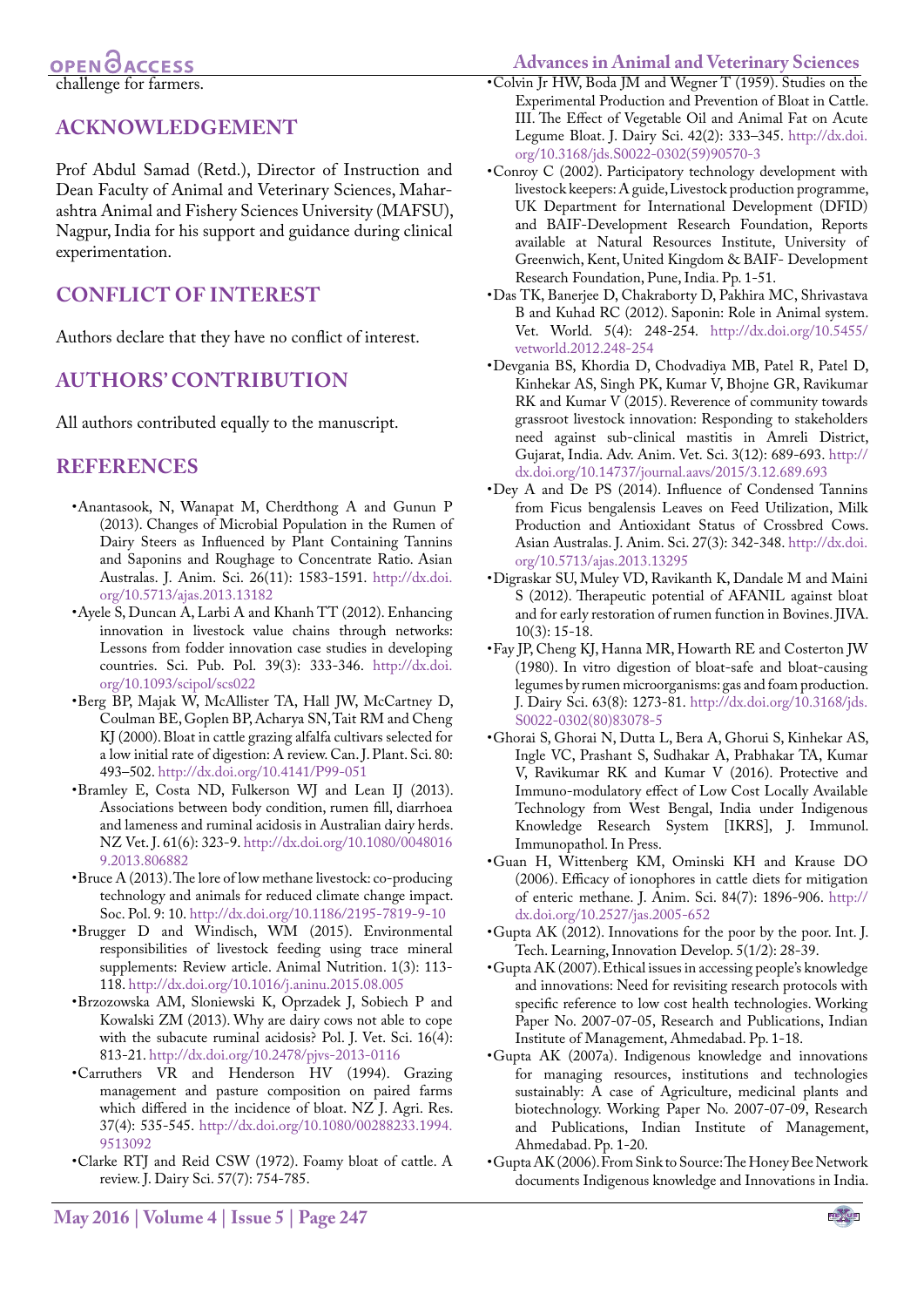#### **Advances in Animal and Veterinary Sciences**

**OPEN**<sub>d</sub>

Innovations. 1(3): 49-65. [http://dx.doi.org/10.1016/j.](http://dx.doi.org/10.1016/j.jpowsour.2005.07.046) [jpowsour.2005.07.046](http://dx.doi.org/10.1016/j.jpowsour.2005.07.046)

- •Gupta SP (2000). Statistical Methods. Sultan Chand and Sons Educational Publishers, New Delhi.
- •Gupta AK, Patel KK, Chand PGVS, Pastakia AR, Suthar J, Shukla S, Karodiya D, Chouhan V, Raval A, Srinivas C and Sinha R (1997). Participatory Research: Will the Koel hatch the crows eggs? Presented in the International Seminar on Participatory research and gender analysis for technology development, Organized by CIAT, Colombia, 1996; Published in New Frontiers in Participatory research and gender analysis, as proceedings of the conference. Pp. 209-243.
- <span id="page-7-6"></span>•Hall JW, Walker I and Majak W. (1994). Evaluation of two supplements for the prevention of alfalfa bloat. Can. Vet. J. 35(11): 702-5.
- •Hristov AN, Oh J, Firkins JL, Dijkstra J, Kebreab E, Waghorn G, Makkar HP, Adesogan AT, Yang W, Lee C, Gerber PJ, Henderson B and Tricarico JM (2013). Special topics-- Mitigation of methane and nitrous oxide emissions from animal operations: I. A review of enteric methane mitigation options. J. Anim. Sci. 91(11): 5045-69. [http://dx.doi.](http://dx.doi.org/10.2527/jas.2013-6583) [org/10.2527/jas.2013-6583](http://dx.doi.org/10.2527/jas.2013-6583)
- <span id="page-7-4"></span>•Jain A and Verloop J (2012). Repositioning grassroots innovation in India's S&T policy: from divider to provider. Curr. Sci. 103(3): 282-285.
- •Johns AT, McDowall FH and McGillivray WA (1959). Bloat in cattle. NZ J. Agri. Res. 2(1): 62-71. [http://dx.doi.org/10.108](http://dx.doi.org/10.1080/00288233.1959.10427124) [0/00288233.1959.10427124](http://dx.doi.org/10.1080/00288233.1959.10427124)
- <span id="page-7-5"></span>•Kang J, Zeng B, Tang S, Wang M, Han X, Zhou C, Yan Q, He Z, Liu J and Tan Z (2016). Effects of Momordica charantia Saponins on In vitro Ruminal Fermentation and Microbial Population. Asian Australas. J. Anim. Sci. 29(4): 500-508. <http://dx.doi.org/10.5713/ajas.15.0402>
- •Katz MP, Nagaraja TG and Fina LR (1986). Ruminal changes in monensin- and lasalocid-fed cattle grazing bloatprovocative alfalfa pasture. J. Anim. Sci. 63(4): 1246-57.
- •Knapp JR, Laur GL, Vadas PA, Weiss WP and Tricarico JM (2014). Invited review: Enteric methane in dairy cattle production: quantifying the opportunities and impact of reducing emissions. J. Dairy Sci. 97(6): 3231-61. [http://](http://dx.doi.org/10.3168/jds.2013-7234) [dx.doi.org/10.3168/jds.2013-7234](http://dx.doi.org/10.3168/jds.2013-7234)
- •Kaufmann, T (2015). Sustainable livestock production: Low emission farm – The innovative combination of nutrient, emission and waste management with special emphasis on Chinese pig production: Review article. Animal Nutrition. 1(3): 104-112. [http://dx.doi.org/10.1016/j.](http://dx.doi.org/10.1016/j.aninu.2015.08.001) [aninu.2015.08.001](http://dx.doi.org/10.1016/j.aninu.2015.08.001)
- •Kumar V and Ravikumar RK (2016). Indigenous Innovations in Livestock production systems: NIF initiatives, In. Sarjan Reddy K., Prasad RMV and Anand Rao K. [Eds] Invited papers: Innovative Designs & implements for Global Environment and entrepreneurial needs Optimizing utilitarian Sources, Indigenous, International Livestock Conference & Expo, 23rd Annual Convention, ISAPM, Hyderabad, India, 28-31 January, 2016. Pp. 28-35.
- •Kumar V and Ravikumar RK (2016a). Realistic aspiration for livestock health care through indigenous veterinary system in India, Dairy of India, Sadana Publishers and distributors, Ghaziabad, Uttar Pradesh. Pp. 162-163.
- <span id="page-7-2"></span>•Lean I, Westwood C and Playford M. (2008). Livestock disease threats associated with intensification of pastoral dairy farming. N Z Vet. J. 56(6): 261-9. [http://dx.doi.](http://dx.doi.org/10.1080/00480169.2008.36845)

•Lees GL (1992). Condensed tannins in some forage legumes: their role in the prevention of ruminant pasture bloat. Basic Life Sci. 59: 915-34. [http://dx.doi.org/10.1007/978-1-](http://dx.doi.org/10.1007/978-1-4615-3476-1_55) [4615-3476-1\\_55](http://dx.doi.org/10.1007/978-1-4615-3476-1_55)

[org/10.1080/00480169.2008.36845](http://dx.doi.org/10.1080/00480169.2008.36845)

- •Liu YF, Sun FF, Wan FC, Zhao HB, Liu XM, You W, Cheng HJ, Liu GF, Tan XW and Song EL (2016). Effects of Three Feeding Systems on Production Performance, Rumen Fermentation and Rumen Digesta Particle Structure of Beef Cattle. Asian Australas. J. Anim. Sci. 29(5): 659-665. [http://](http://dx.doi.org/10.5713/ajas.15.0445) [dx.doi.org/10.5713/ajas.15.0445](http://dx.doi.org/10.5713/ajas.15.0445)
- <span id="page-7-0"></span>•Mangan JL (1959). Bloat in cattle. NZ J. Agri. Res. 2(1): 47-61. <http://dx.doi.org/10.1080/00288233.1959.10427123>
- •Maughan B, Provenza FD, Tansawat R, Maughan C, Martini S, Ward R, Clemensen A, Song X, Cornforth D and Villalba JJ (2014). Importance of grass-legume choices on cattle grazing behavior, performance, and meat characteristics. J. Anim. Sci. 92(5): 2309-24. [http://dx.doi.org/10.2527/](http://dx.doi.org/10.2527/jas.2013-7297) [jas.2013-7297](http://dx.doi.org/10.2527/jas.2013-7297)
- •Majak W, Hall JW and McCaughey WP (1995). Pasture management strategies for reducing the risk of legume bloat in cattle. J. Anim. Sci. 73(5): 1493-8.
- •McCorkle CM (1995). Back to the future:Lesson from ethnoveterinary RD&E for studying and applying local knowledge. Agri. Human Values. 12(2): 52-80. [http://](http://dx.doi.org/10.1007/BF02217297) [dx.doi.org/10.1007/BF02217297](http://dx.doi.org/10.1007/BF02217297)
- •McGuirka H, Lenihanb H and Hartc M (2015). Measuring the impact of innovative human capital on small firms' propensity to innovate. Res. Pol. 44(4): 965-976. [http://](http://dx.doi.org/10.1016/j.respol.2014.11.008) [dx.doi.org/10.1016/j.respol.2014.11.008](http://dx.doi.org/10.1016/j.respol.2014.11.008)
- •Min BR, Pinchak WE, Fulford JD and Puchala R (2005). Wheat pasture bloat dynamics, in vitro ruminal gas production, and potential bloat mitigation with condensed tannins. J. Anim. Sci. 83(6): 1322-31.
- •Montgomery MR, Casterline JB (1996). Social learning, social influence and new models of fertility. Popul. Develop. Rev. 22: 151-175. <http://dx.doi.org/10.2307/2808010>
- <span id="page-7-3"></span>•Nguyen SH, Li L and Hegarty, RS (2016). Effects of Rumen Protozoa of Brahman Heifers and Nitrate on Fermentation and In vitro Methane Production. Asian Australas. J. Anim. Sci., 29(6): 807-813.<http://dx.doi.org/10.5713/ajas.15.0641>
- <span id="page-7-7"></span>•Odedra MD, Ravikala K, Killedar A, Sarvaiya NP and Padodara RJ (2016). Growth performance and haematological and hormonal profile of Jaffrabadi Buffalo eifers supplemented with rumen bypass Lysine and Methionine. Indian J. Vet. Sci. Biotechnol. 11(3): 8-11.
- <span id="page-7-8"></span>•Periyaveeturaman C, Selvaraju D, Kinhekar AS, Singh PK, Ravikumar RK and Kumar V (2015). Efficacy of herbal composition against ectoparasite infestation in dogs. Adv. Applied Sci. Res. 6(8): 242-245.
- <span id="page-7-1"></span>•Rajkumar K, Bhar R, Kannan A, Jadhav RV, Singh B and Mal G (2015). Effect of replacing oat fodder with fresh and chopped oak leaves on in vitro rumen fermentation, digestibility and metabolizable energy. Vet. World. 8(8): 1021-1026. [http://](http://dx.doi.org/10.14202/vetworld.2015.1021-1026) [dx.doi.org/10.14202/vetworld.2015.1021-1026](http://dx.doi.org/10.14202/vetworld.2015.1021-1026)
- •Rao AK, Rao SK, Rao JS, Ravi A and Anitha A (2013). Analysis of sheep production systems: North coastal zone of Andhra Pradesh. Int. J. Agri. Sci. Vet. Med. 1(3): 131-144.
- •Rathod P and Chander M (2016). Perception of dairy farmers towards attributes of dairy innovations in North India. Indian J. Vet. Sci. Biotechnol. 11(3): 25-29.
- •Ravikumar RK, Dutta L, Kinhekar, AS and Kumar V (2016a). People's knowledge for addressing societal needs: Lessons